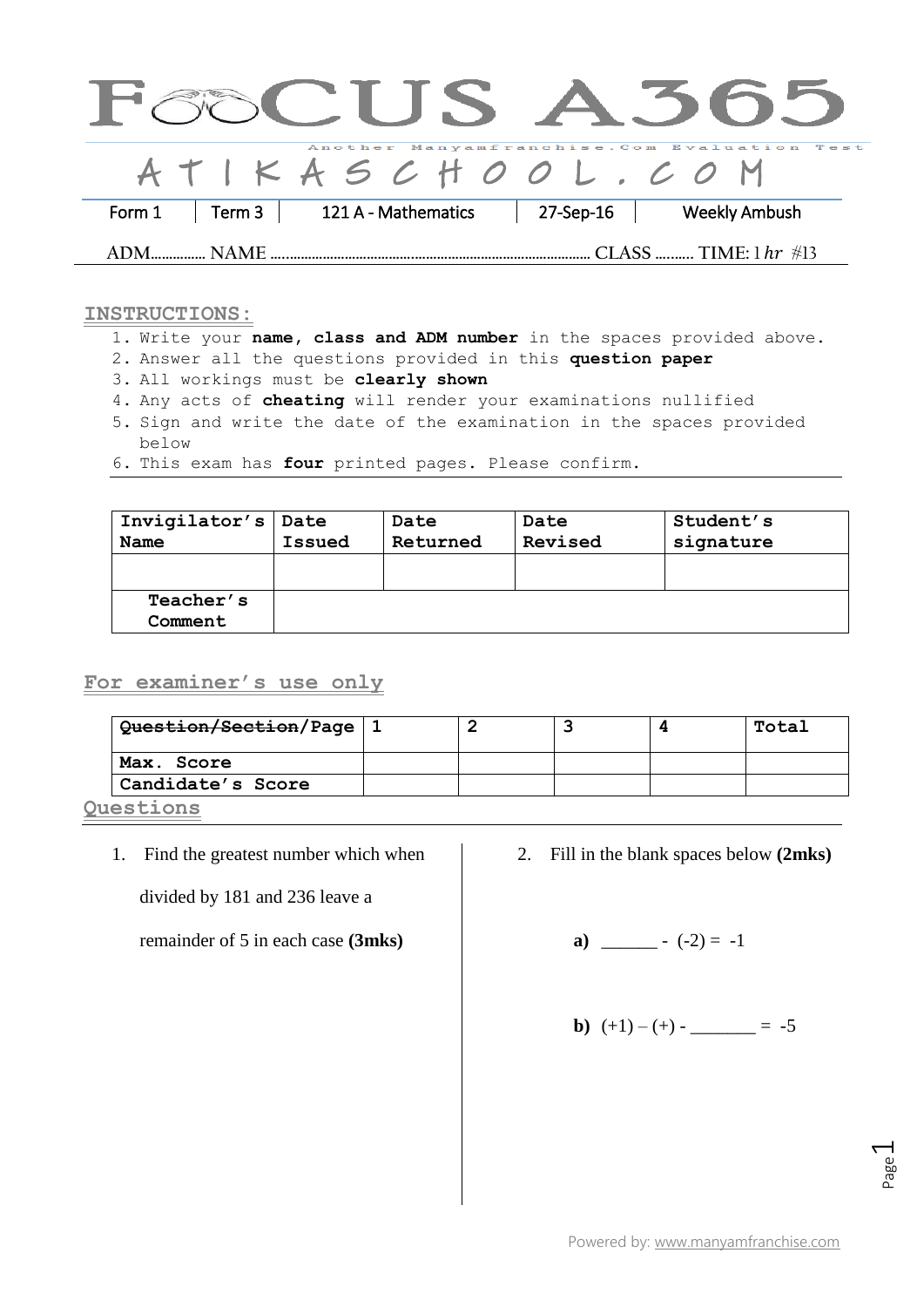3. Nyambura is ten years older than her brother Omollo. Find an expression for:

$$
a) The sum of their ages \t\t(1 m k)
$$

- **b)** The sum of their ages in eight years' time **(2 mks)**
- **c)** The product of their ages five years ago **(2 mks)**
- 4. Simplify:

| $\frac{3x}{2} - \frac{5y}{6} + \frac{y}{4}$<br>a) | (2mks) | c) $2y - x = 8$                      | (3mks)       |
|---------------------------------------------------|--------|--------------------------------------|--------------|
|                                                   |        | $1 + y = 2x$                         |              |
|                                                   |        |                                      |              |
|                                                   |        |                                      |              |
|                                                   |        |                                      |              |
|                                                   |        |                                      |              |
|                                                   |        |                                      |              |
|                                                   |        |                                      |              |
| <b>b</b> ) $2a - 5b = 11$                         | (3mks) | d) $\frac{1}{2}x + \frac{1}{3}y = 4$ | $(3$ mks $)$ |
| $3a + 2b = 7$                                     |        | $x - \frac{1}{4}y = -5$              |              |
|                                                   |        |                                      |              |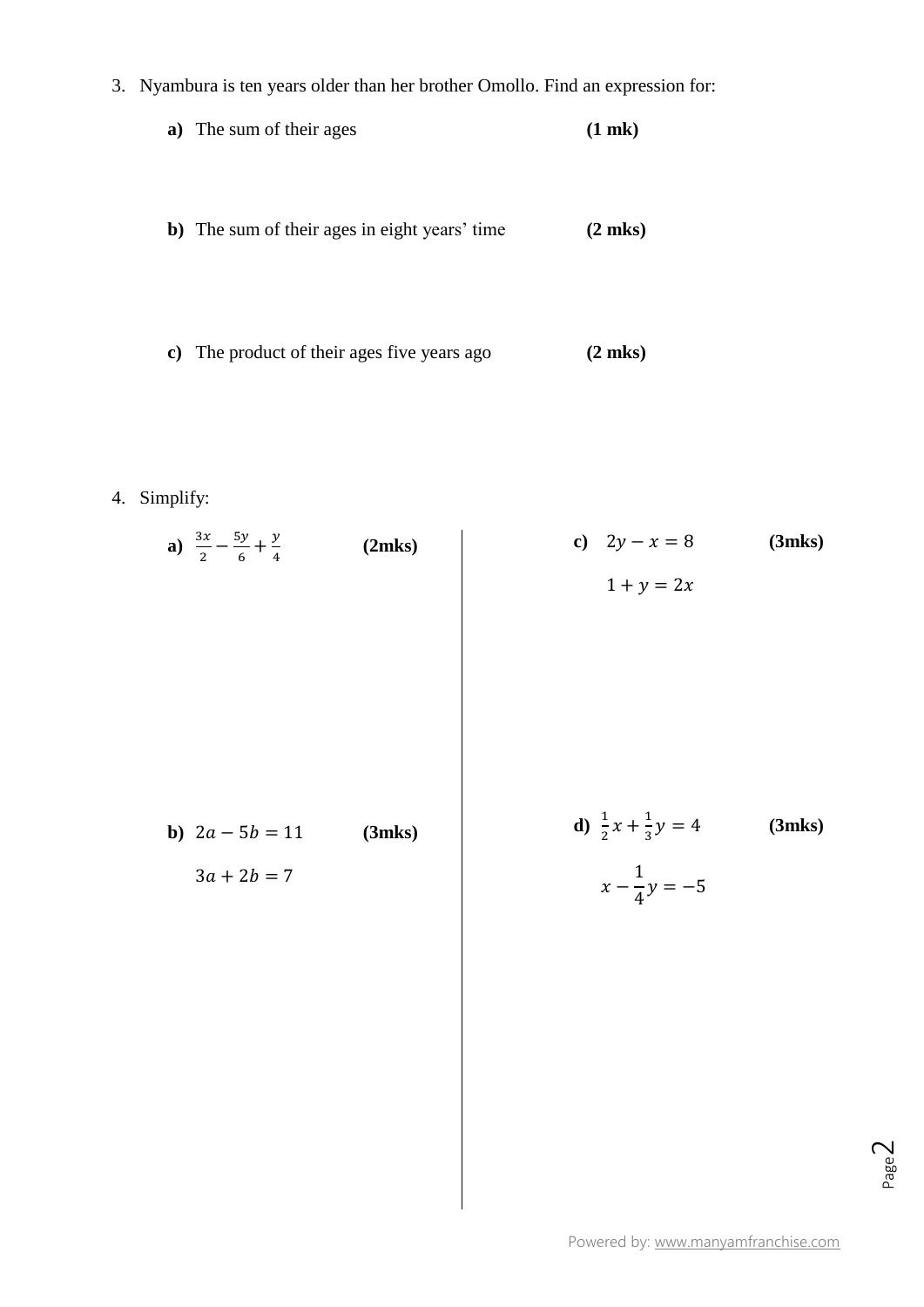5. A water tank is 50cm long, 34cm wide and 24cm high. It contains water to a depth of 18 cm.



Not to scale

A cylinder of height 12 cm is placed in the tank and fully submerged. The water level raises by 4.5 cm. Calculate the radius of the cylinder. **[5 marks]**

6. Fifteen tractors each working 8 hrs a day take eight days to plough a piece of land. How long would it take 24 tractors each working 10 hrs a day to plough the same piece of land?**[4 mks]**

Page ന